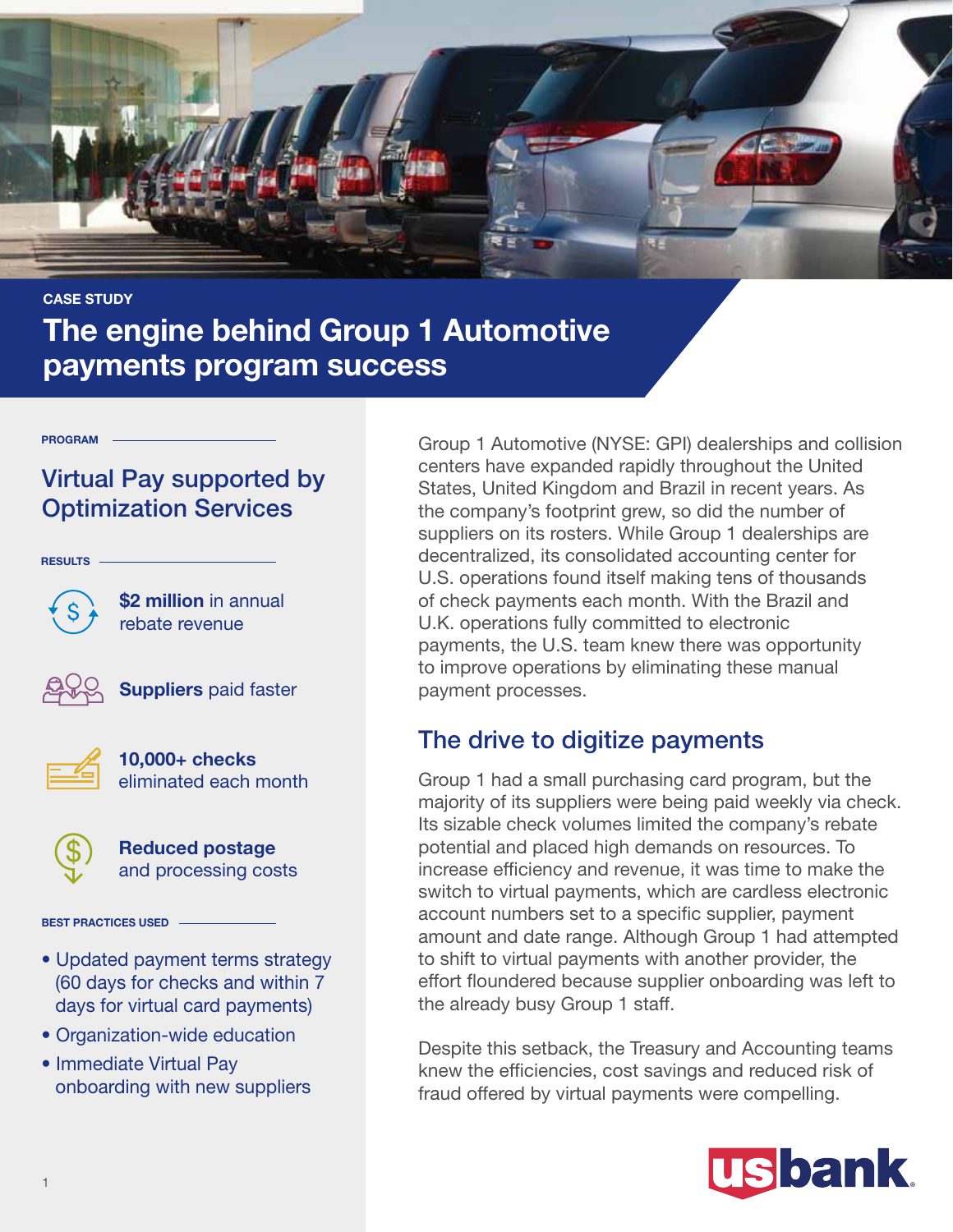

"As an accounting function, we don't usually have an opportunity to add to the bottom line. Most of the time we're considered overhead. It feels good to substantially contribute revenue to the cause."

– Danny Bass, Director of Accounting Support Services

Many dealerships worked with the same suppliers, which resulted in Accounts Payable (AP) running multiple checks for the same payee. While the company had succeeded in consolidating groups of dealerships into "business offices" by using a single AP file, check volumes were still substantial. The leadership team recognized that it needed to rein in its dealers from independently negotiating terms with suppliers in order to reduce the number of check runs they were making. Plus, the benefits of increased float and less time wasted on voiding and reissuing payments were added advantages of shifting to a virtual card program. Group 1 just needed the right partner to make it possible.

### The fast-track to virtual payment adoption

Group 1 launched its U.S. Bank Virtual Pay program in 2018, expanding its existing relationship with the bank to include virtual card payments. Building on previous experiences, the team tapped into U.S. Bank Optimization Services to support supplier onboarding and help its suppliers get set up to accept virtual card payments. One of the key strategies Group 1 found successful to encourage card acceptance was updating its terms strategy. The U.S. Bank team shared best practices, and Group 1 decided to take that even further by pushing check payments to 60 days, ACH to 30 days and offering virtual card payments within 7 days. Many suppliers were quick to adopt virtual cards thanks to faster payments. Now Group 1 can pay bills for multiple dealerships to a single supplier without the lengthy process of issuing checks.

With strong internal champions and a collaborative approach between purchasing and accounting, there has been a powerful internal effort to educate all the teams that interact with suppliers. While local dealerships were initially somewhat resistant because they feared pushback from suppliers, the U.S. Bank Optimization Services team helped educate dealerships about the benefits virtual card payments offer their suppliers. These benefits include getting paid much faster, reduced risk of fraud and lost checks, greater processing efficiency and more. U.S. Bank also provided direct support to suppliers throughout the onboarding process, including setting them up with a card processing solution if needed.